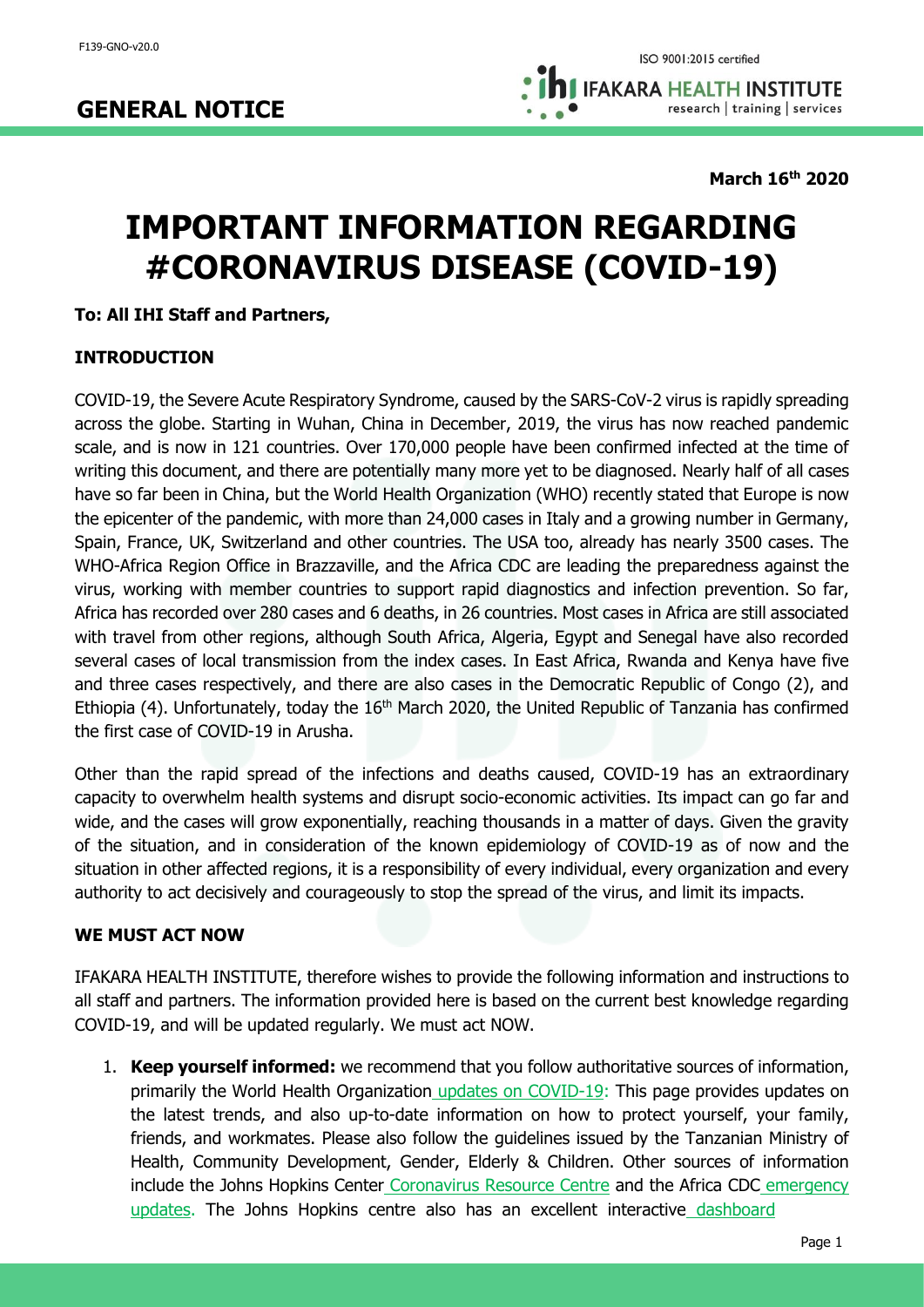## **GENERAL NOTICE**

tracking COVID-19 cases globally. Another highly informative site is [https://ncov2019.live/data,](https://ncov2019.live/data) built by a 17-year old Avi Schiffman from Seattle, which also provides sub-national data for certain countries.

- 2. **IHI**-**COVID19 Team:** We have established a 16-member **IHI-COVID-19 Preparedness Team**, which will provide constant guidance over the next few months as the COVID-19 situation progresses. The team will also lead all other efforts towards our joint preparedness, in support of the Government of Tanzania. Please refer any questions regarding COVID-19 to the team. The team will be led by Dr. Ally Olotu (Head of Interventions and Clinical Trials department), and can be reached at [COVID19@IHI.OR.TZ.](mailto:COVID19@IHI.OR.TZ) Other members of the team include:
	- 1. Sarah Mswata (IHI Laboratories-Bagamoyo)-Deputy to Ally Olotu
	- 2. Faraji Abilahi (IHI Laboratories-Ifakara)
	- 3. Happy Mkali (Infection Biologist),
	- 4. Dr. Grace Mwangoka (Infection Biologist),
	- 5. Solomon Mwakasungula (Infection Biologist),
	- 6. Dr. Getrud Mollel (Global Health Clinician),
	- 7. Dr. Jerry Hella (Clinical Epidemiologist),
	- 8. Lina Finda (Behavioural Scientist)
	- 9. Fredros Okumu (Director of Science)
	- 10. Bilal Aziz (Communications Officer) and
	- 11. Kamilus Masonda (Senior Branch Administrator Dar es Salaam)
	- 12. Esther Abdul (Administrator, Ifakara Branch)
	- 13. Mariam Karama (Finance Manager, IHI)
	- 14. Adelina Herman (Senior Administrative Officer, Bagamoyo)
	- 15. Cecilia Francis (Administrative Officer, Training Centre, Bagamoyo)

3. **Please stay at home if you have any signs of ill health:** Please inform your line manager immediately if you feel unwell. Important signs and symptoms to watch out for include:

- 1. Fever
- 2. Cough
- 3. Difficulty in breathing

If you have any of these symptoms, please DO NOT IGNORE. Seek Medical Attention Immediately, and follow the directions provided by the local health authority. Staff who experience signs of respiratory illness while at work should immediately wear a mask that covers a mouth and nose and be allowed to go to the hospital or home immediately. The masks will be made available in these situations by the branch administration.

4. **Returning from international travel.** Staff who have recently returned from any international travel are required to notify the IHI-COVID-19 team chairperson, to work from home for at least 14 days, and to constantly monitor their health for any signs of respiratory illness [\(COVID19@IHI.OR.TZ\)](mailto:COVID19@IHI.OR.TZ). If you develop fever, cough and difficulty breathing, seek medical advice promptly as this may be due to a respiratory infection or other serious condition.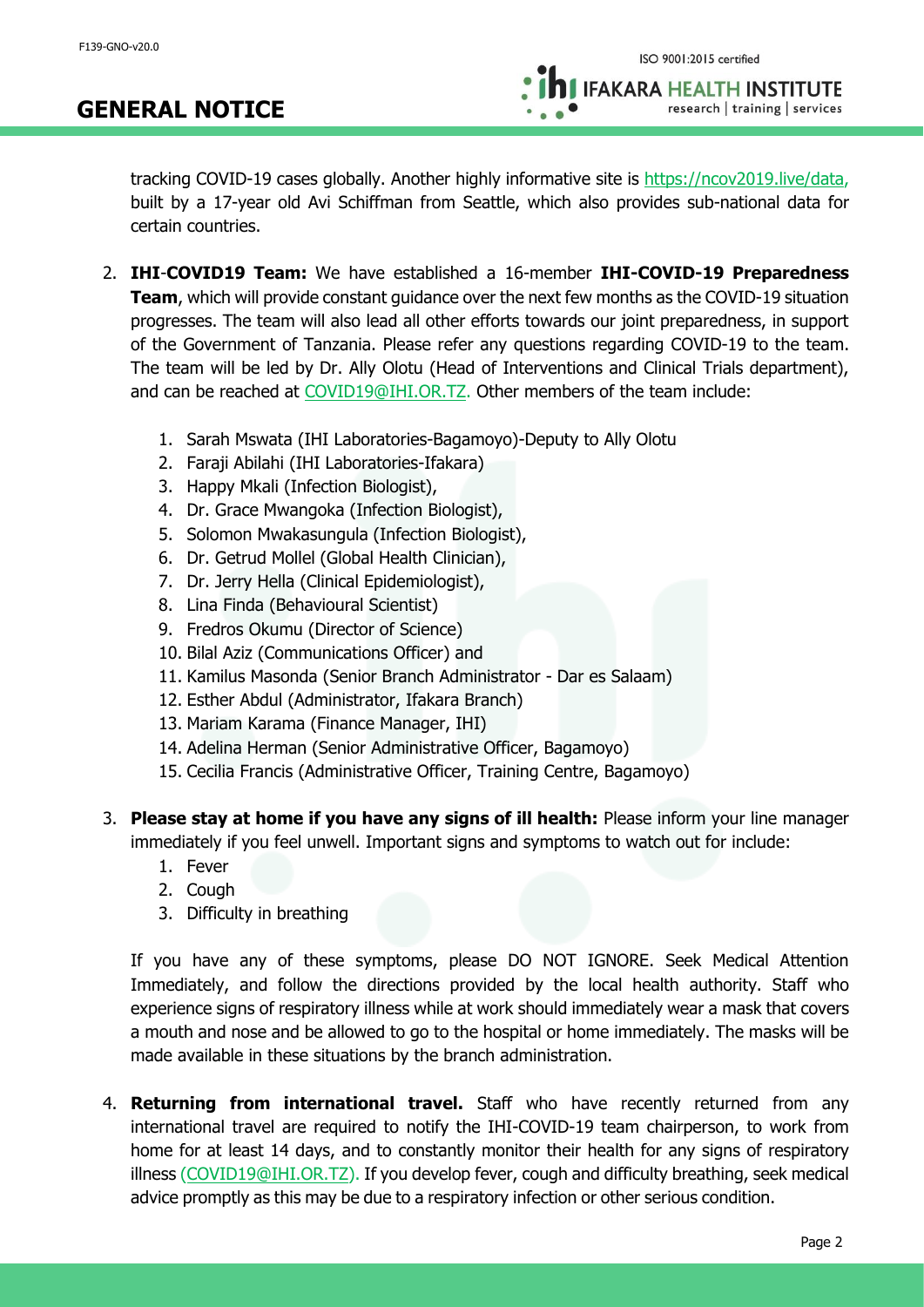- 5. **Essential precautions to prevent contracting or spreading infections**: You are advised to follow these precautions as per the curren[t](https://www.who.int/emergencies/diseases/novel-coronavirus-2019/advice-for-public) [WHO guidelines](https://www.who.int/emergencies/diseases/novel-coronavirus-2019/advice-for-public)
	- 1. Wash your hands frequently for at least 20 seconds. Regularly and thoroughly clean your hands with an alcohol-based hand rub or wash them with soap and water.
	- 2. Maintain social distancing: Maintain at least 1 metre distance between yourself and anyone who is coughing or sneezing
	- 3. Avoid touching your eyes, nose and mouth**:** Hands touch many surfaces and can pick up viruses. Once contaminated, hands can transfer the virus to your eyes, nose or mouth.
	- 4. Practice respiratory hygiene: Cover your mouth and nose with your bent elbow or tissue when you cough or sneeze. Then dispose of the used tissue immediately.
	- 5. Clean and disinfect high-touch surfaces of the office common areas daily (example tables, chair, door knobs, light switches, remotes, handles (include car door handle), desks, toilets, sinks, phones, keyboard, tap water e.t.c.)
- 6. **Planning International Travel:** We are actively discouraging any non-essential international travel. Instead, we encourage use of teleconference/video conference platforms in all meetings. Staff members intending to travel abroad between now and April  $15<sup>th</sup>$ , are required to obtain permission, upon review of their circumstances by the IHI-COVID-19 preparedness team. Written permission must be obtained from Dr. Ally Olotu, or his deputy [\(COVID19@IHI.OR.TZ\)](mailto:COVID19@IHI.OR.TZ). You are advised to seek for permission before incurring travel associated costs i.e., purchasing air tickets and accommodation booking. Should it be necessary for you to travel, avoid contact with sick people, avoid touching your mouth, nose and face with unwashed hands. DO NOT travel if you are unwell.
- 7. **Hosting International Guests:** You are discouraged from hosting any international collaborators until April 15<sup>th</sup> 2020. Any staff wishing to invite any collaborators to Tanzania, must also seek written permission from the chairperson through the IHI-COVID-19 preparedness team member situated in respective branches. The team will review the circumstances on a case by case basis.
- 8. **Staff currently abroad:** Ifakara Health Institute staff currently abroad in extended training are advised to check in with their local line manager and the human resource office [\(hrm@ihi.or.tz\)](mailto:hrm@ihi.or.tz) on a weekly basis, on their situation with regard to the COVID-19 pandemic. Please also inform your line manager and the HR team immediately if you experience any signs of ill health. You should also strictly follow the recommendations from the Health authority of the country you are currently staying and stay informed as recommended. To avoid any risk of infection during travel, we do not currently recommend that the staff return home unless this is unavoidable.
- 9. **Workplace preparedness:** All administrative officers at all Ifakara Health Institute offices are required to provide a constant supply of the following: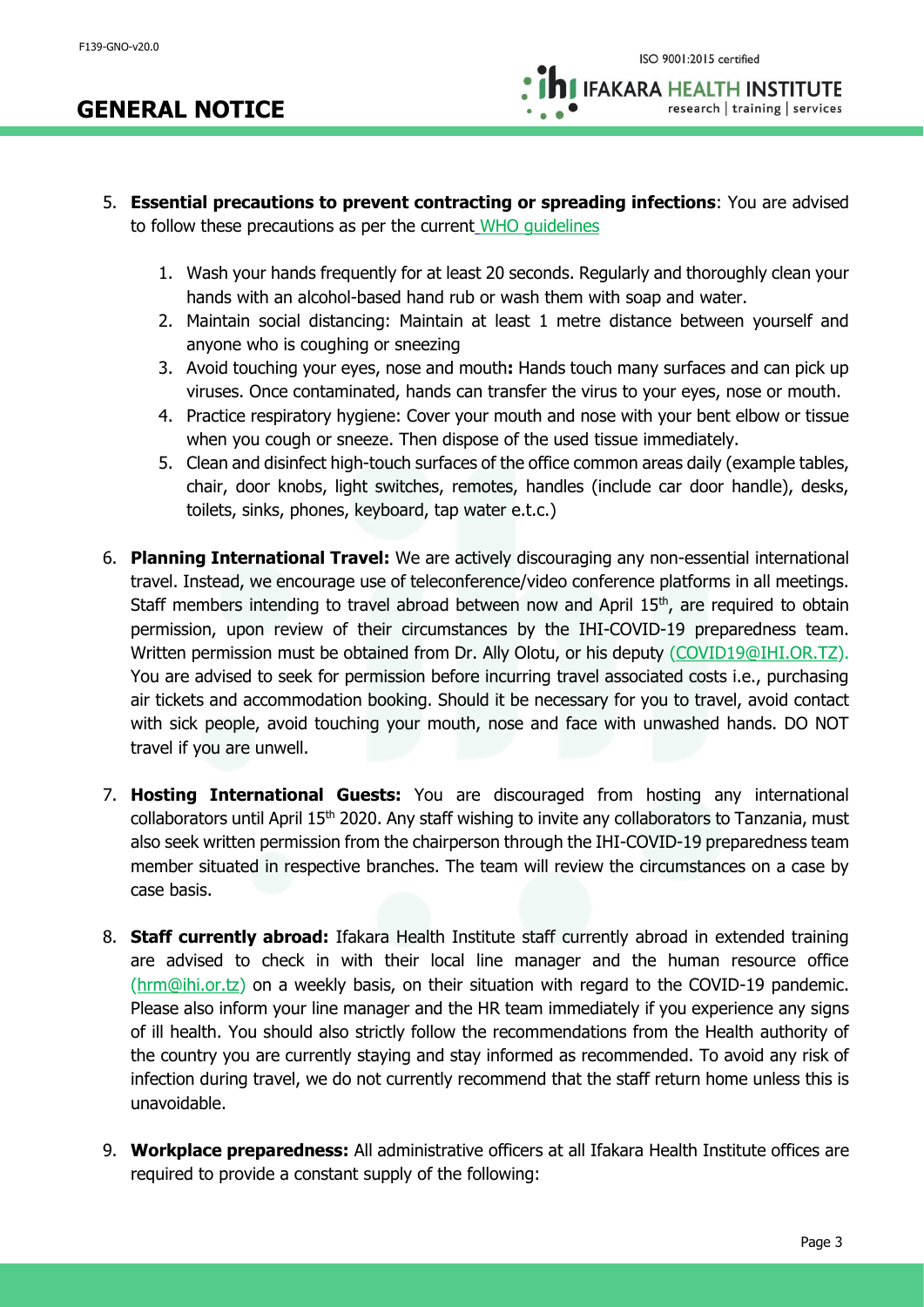research | training | services

1. Hand sanitizers (alcohol-based with 60%-95% alcohol); an alternative is 0.05% liquid bleach if hand sanitizers are not available

- 2. Disposal receptacles
- 3. Soft tissues
- 4. Ensure running water at all times and soap
- 5. Hand washing guidelines with clear pictures and instructions at multiple locations station
- 6. High-levels of hygiene at the Tea and Coffee stations
- 7. Clear signs and labels. Administrators should download and print large copies of the [WHO](https://www.who.int/emergencies/diseases/novel-coronavirus-2019/advice-for-public)  [recommended posters.](https://www.who.int/emergencies/diseases/novel-coronavirus-2019/advice-for-public) These should be placed neatly at strategic locations across IHI campuses. Click on [this page,](https://www.who.int/emergencies/diseases/novel-coronavirus-2019/advice-for-public) and check under section "Be Ready for Coronavirus"
- 8. Face masks, to be used when someone develops symptoms in the office.
- 9. Digital thermometers in each office to regularly check for body temperatures of staff coming into the offices.
- 10. Staff members are requested to take additional precautions at all times, to prevent surface contamination.
- 10. **Entering buildings:** All staff are encouraged to frequently wash their hands or clean with alcohol-based hand sanitizers, each time you enter a building or office. Hand sanitizers will be placed at the entry of every building and in all resting areas.
- 11. **Work-related meetings:** All meetings with more than 10 persons are discouraged. Meetings must practice social distancing, with participants staying at least 1m apart. Branch Administrators will observe and advise accordingly.
- 12. **Working from home:** Ifakara Health Institute is not currently recommending a work-at-home policy, except for staff with ill health, or those who have returned from any international travel in the last 14 days.
- 13. **Accurate messaging to extended families, friends and communities:** Provide accurate information to your families, friends and communities. If you have family in the countryside, who are disconnected from mainstream media, you are encouraged to regularly provide them with accurate information concerning COVID-19, and to help dispel any inaccurate information.
- 14. **Social Media Use**: IHI staff using social media are required to exercise caution, when communicating about COVID-19. Please take all necessary steps to ensure accuracy and to allay any fears in the community.
- 15. **Invitations by mainstream media:** If called to the media to speak about COVID-19, please direct the media persons to Dr. Ally Olotu and team [\(COVID19@IHI.OR.TZ\)](mailto:COVID19@IHI.OR.TZ).
- 16. **Preventing stigma:** Ifakara Health Institute exists to improve people's health and wellbeing. We therefore must take care and responsibility for any persons arriving from a COVID-19 affected area, and any persons with signs of ill health. You are requested to act with respect and to avoid any stigma.